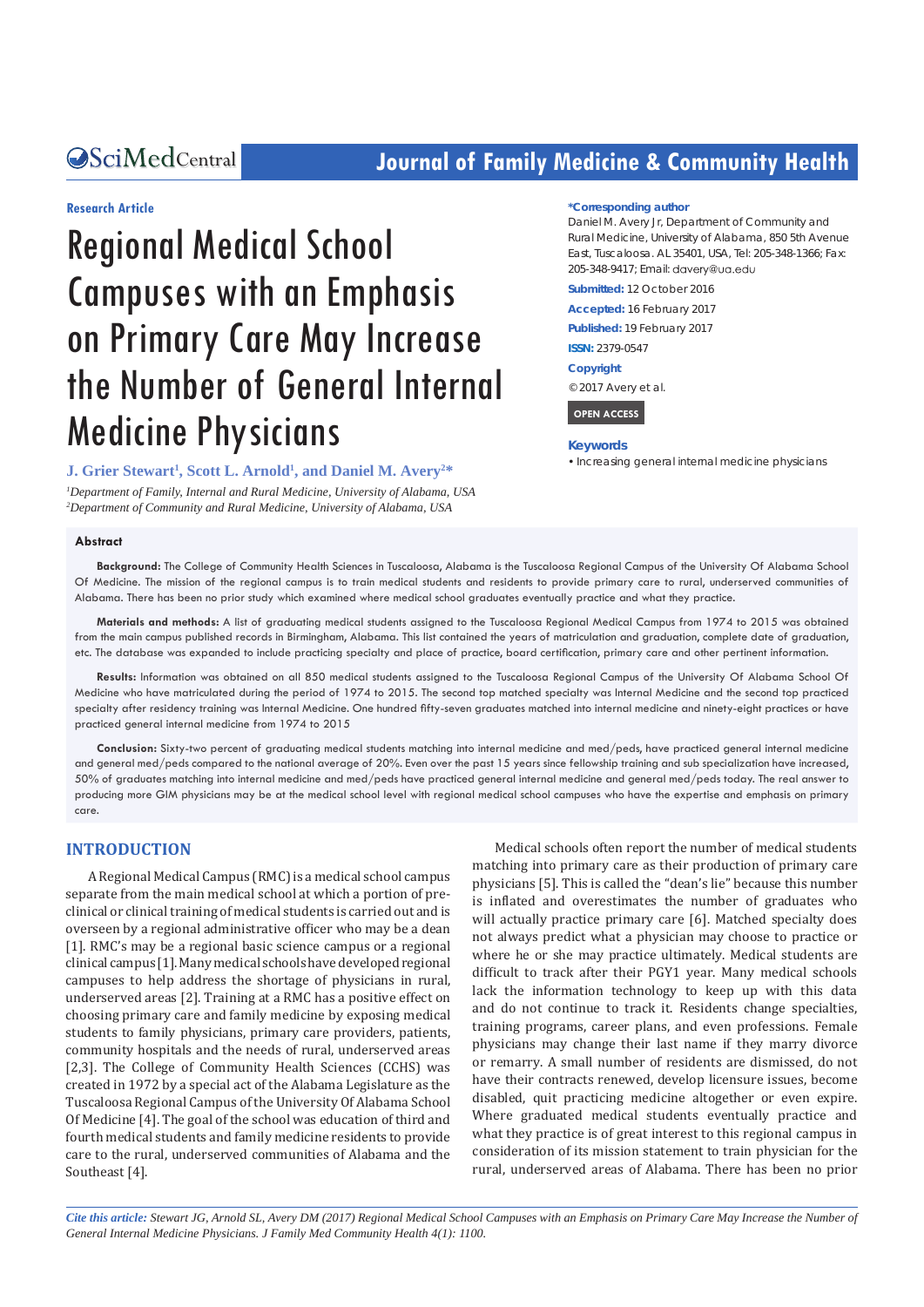#### **OSciMedCentral**

study that examined where medical school graduates eventually practice and what they practice.

General Internal Medicine (GIM), General Pediatrics (GP), Family Medicine (FM) and General Med/Peds (GMP) comprise the primary care specialties. They play an integral role in the provision of primary healthcare in this country. However, our training programs are not producing enough primary care providers including general internal medicine and a serious shortage are projected for the future [7]. General Internal Medicine is a less common career pathway than in the past and the majority of internal medicine residency graduates pursue subspecialty medicine. In the 1970's, 50% of graduating medicine residents pursued GIM careers, but that has fallen to 20% to 25% today [7,8]. Increasing the number of medical students and the number of internal medicine residency programs has not increased the number of primary care providers [7]. Declining applications to medical schools suggest less interest in medicine as a career [9]. There continues to be a decrease in medical students choosing primary care careers with the risk of insufficient numbers of Primary Care Providers (PCPs) [7]. This is at a time we need more GIM physicians and other PCPs [7]. Alabama remains in the lowest density of active physicians per 100,000 population and the need for PCP remains high [10].

Most internal medicine resident graduates today pursue subspecialty fellowship training and careers for a variety of reasons. Only 19.9% to 21.5% of current internal medicine residents plan a General Internal Medicine career [11]. Virginia Mason Hospital and Medical Center has reported a primary care practice rate of "about 40 percent" which is the highest we have found in the literature [12]. General Internal Medicine careers are more common with women and less common with men and international medical graduates [7,11,13]. In 2016, the majority of graduating internal medicine residents will practice medical subspecialties [7]. The percentage of medical school graduates interested in a generalist career has been decreasing over time [14].

#### **Why medical students are not interested in general internal medicine careers today**

There are a number of reasons that medical students matching into internal medicine are not interested in general internal medicine careers. These are listed in (Table 1) and discussed below.

**Medical school debt***:* The high cost of medical education today and the associated debt incurred by many medical students has influenced specialty choice [15]. Middle income students concerned about medical school debt are less likely to choose primary care careers [16]. The average medical school debt for 49% of internal medicine residents is \$150,000 while 35% owe more than \$200,000 [17].

**Postgraduate subspecialty fellowships:** Many primary care residency graduates will pursue fellowship training and subspecialty careers [8]. The number of medical students matching into General Internal Medicine, General Pediatrics, Family Medicine and General Med/Peds Residencies overestimates the number of physicians who will actually practice these specialties because so many choose fellowship training to sub specialize.

**Decreasing market:** Some physicians feel that there is a decreasing market for general internal medicine physicians

| Medical School Debt (15, 16, 17)                       |
|--------------------------------------------------------|
| Postgraduate Subspecialty Fellowships (8)              |
|                                                        |
| Complexity of Patient Carerequiring Subspecialists (8) |
| Decreased Career Satisfaction (8)                      |
|                                                        |
| Increasing Administrative Responsibility (9)           |
| Decreasing Reimbursement (8, 17)                       |
| Interest in Non-Primary Care Specialties (8)           |
|                                                        |

because of competition from mid-level providers in the outpatient setting and hospitalists in inpatient setting [8].

**Complexity of patient care requiring subspecialists:** There is an increased need for subspecialty care due to the complexity of some diseases and some patients requiring that level of subspecialty care [8].

**Decreased career satisfaction:** There is decreased career satisfaction among many general internists for a variety of reasons [8].

**Decreasing income:** There is decreasing income with an uncertain financial status for general internists [8,9].

**Increasing administrative responsibility:** There are increasing administrative responsibilities for primary care physicians outside of patient care such as Meaningful Use and Electronic Medical Records which are unavoidable but very time consuming [9].

**Decreasing reimbursement:** There is a widening gap in reimbursement between generalists and subspecialties [8]. Hospitalists get paid twice as much money for half as much work for the same education as most of the hospitalists at our institution work one week on and one week off. The average starting salary for General Internal Medicine is \$198,000 while Gastroenterology typically pays \$454,000 [17].

**Interest in non-primary care specialties:** Medical students have become more interested in the non-primary care specialties like radiology, pathology, anesthesiology, emergency medicine and physical medicine and rehabilitation for a variety of reasons including lifestyle and salary [8].

#### **Why medical students may be attracted to general internal medicine at regional campuses**

The authors believe that there may be significant reasons that medical students may be attracted to GIM careers after training at a regional campus. There is an institution wide emphasis on primary care at this regional campus. In contrast to most medical schools, all department chairs are generalists. General Internal Medicine Faculty teaches medical students general and subspecialty internal medicine. Students appreciate that most rural communities and hospitals do not have medical subspecialists and general internal medicine and family medicine physicians provide subspecialty medical care. Medical students interested in primary care, family medicine, general internal medicine, general med/peds and general pediatrics may be

J Family Med Community Health 4(1): 1100 (2017) **2/4**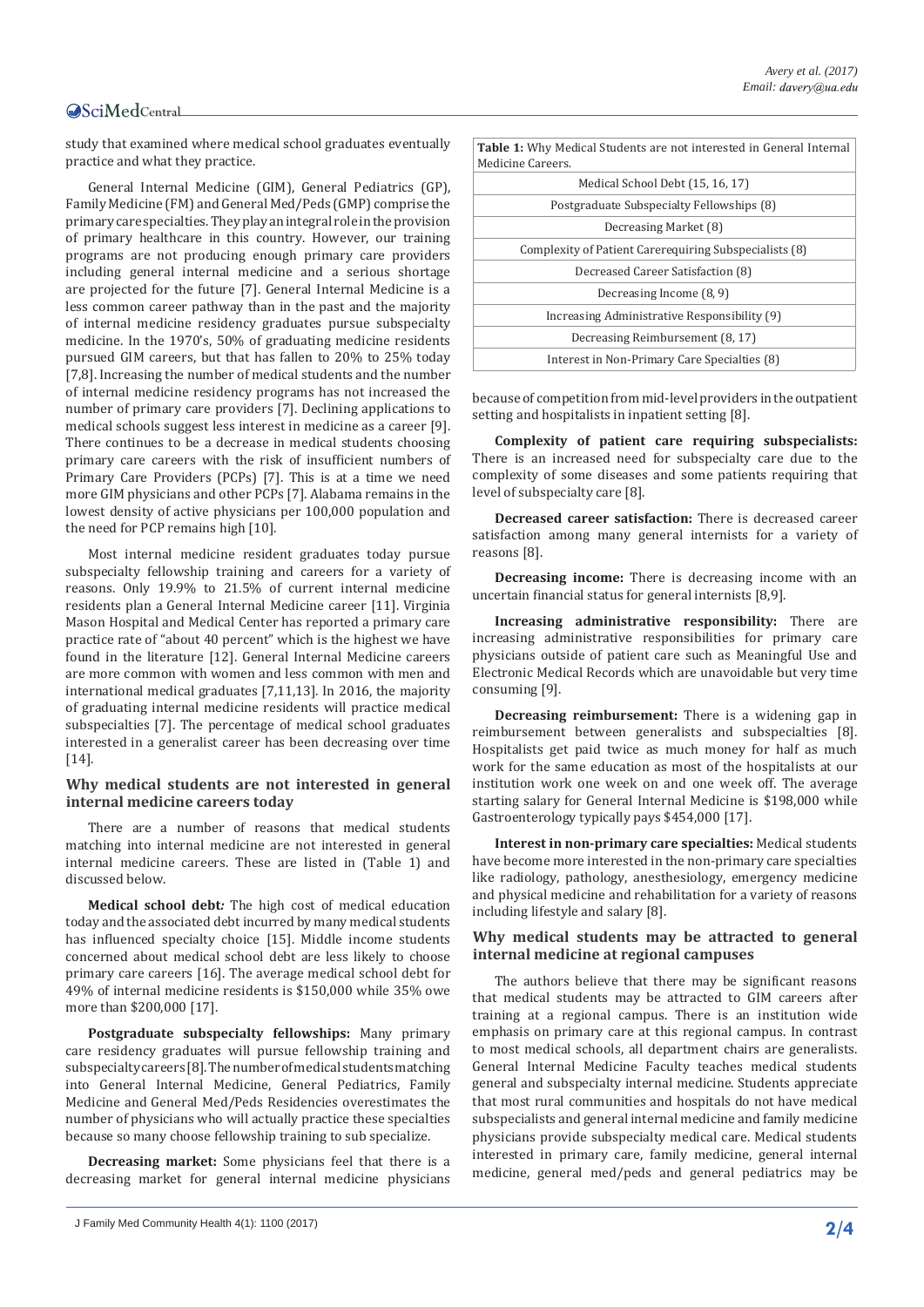attracted to campuses that provide education in those areas. Prematriculation programs at our regional campus emphasize primary care. Medical students are exposed to inpatient hospital care provided by general internal medicine and family medicine primary care physicians working together.

#### **MATERIALS AND METHODS**

The Institutional Review Board of the University of Alabama reviewed this project and determined that IRB approval was not applicable. A list of graduating medical students assigned to the Tuscaloosa Regional Medical School Campus from 1974 to 2015 was obtained from the main campus published records of the University Of Alabama School Of Medicine in Birmingham, Alabama. This list contained the years of matriculation and graduation, complete date of graduation, full names, preferred names, specialty choice, name and location of PGY1 institution and name and location of residency. The database was expanded to include training state to practicing state, practicing specialty, subspecialty, primary care or other, practicing matched specialty, city, state and address of practice, stayed in Alabama/left Alabama, zip code, rural or urban, board certification, matched into primary care, practiced primary care in Alabama and practiced primary care in rural Alabama (Table 2).

Information on each physician was obtained primarily from Google® website along with the American Board of Medical Specialties website, state license verification websites, Alabama Medical Licensure Commission website, the National Residency Program Match data, the University of Alabama Family Medicine Residency list of graduates and the College of Community Health Sciences list of the graduates. Data from internet sources was selected as the means of inquiry in order to obtain information on each graduate understanding that there may be some errors on the internet. It was felt that was acceptable method of inquiry in order to attempt to find information on each graduate. The database was then configured into a SPSS database so that descriptive statistics could be applied.

#### **RESULTS**

Information was obtained on all 850 medical students who were assigned to the Tuscaloosa Regional Campus and graduated from the University Of Alabama School Of Medicine from 1974 to 2015. The majority of physicians were identified by their individual practice websites. The top matched specialties of medical students graduating from the Tuscaloosa Campus in order were Family Medicine (186 graduates, 21.9%), Internal Medicine (157 graduates, 18.5%), General Surgery (88 graduates, 10.4%), and Pediatrics (86 graduates, 10.1%) (Table 3). The top practicing specialties after residency training are Family Medicine (182 graduates, 24.8%), Internal Medicine (98 graduates, 13.3%), General Surgery (45 graduates, 6.1%) and Pediatrics (61 graduates, 8.3%), (Table 3). There are 116 graduates still in residency and fellowship training as of 2015.

One hundred fifty-seven graduates matched into internal medicine and ninety-eight have practiced general internal medicine from 1974 to 2015 (Table 4). Of those 98 physicians, one has died and one has retired. Fifty-nine graduates did not practice GIM and practiced 8 other internal medicine subspecialties (cardiology, pulmonary medicine, gastroenterology, (cardiology, pulmonary medicine, gastroenterology,<br>endocrinology, hematology/oncology, infectious diseases, hematology/oncology, infectious diseases, rheumatology, and nephrology) and eight other specialties

```
J Family Med Community Health 4(1): 1100 (2017) 3/4
```

| <b>Table 2:</b> Expanded Database of Tuscaloosa Regional Campus of the<br>University of Alabama School of Medicine Graduates (1974-2015). |                                     |  |  |  |
|-------------------------------------------------------------------------------------------------------------------------------------------|-------------------------------------|--|--|--|
| Matriculation Year                                                                                                                        | Residency Location                  |  |  |  |
| Graduation Year                                                                                                                           | Primary Care/Other                  |  |  |  |
| MD Granted Date                                                                                                                           | Rural/Urban Area                    |  |  |  |
| Full Name                                                                                                                                 | <b>Practicing Matched Specialty</b> |  |  |  |
| Preferred Name                                                                                                                            | Practice Location                   |  |  |  |
| Specialty Choice                                                                                                                          | Practice State                      |  |  |  |
| PGY1 Specialty                                                                                                                            | Address                             |  |  |  |
| PGY1 Institution                                                                                                                          | Zip Code                            |  |  |  |
| PGY1 City                                                                                                                                 | Telephone Number                    |  |  |  |
| PGY1 State                                                                                                                                | Stayed in Alabama/Left Alabama      |  |  |  |
| Zip Code                                                                                                                                  | <b>Board Certification</b>          |  |  |  |
| Residency                                                                                                                                 | Training State to Practice State    |  |  |  |

**Table 3:** Top Matched Specialties of 850 Graduates and Practiced Specialties of 734 Graduates Who Have Completed Residency Training from the Tuscaloosa Regional Campus University of Alabama School of Medicine (1974-2015) **.**

| <b>Specialty</b>       | Matched $#$ $(\%)$ | <b>Practiced/Practicing</b><br># $(% )$ |
|------------------------|--------------------|-----------------------------------------|
| <b>Family Medicine</b> | 186 21.9%          | 182 24.8%                               |
| Internal Medicine      | 157 18.5%          | 98 13.3%                                |
| Surgery                | 88 10.4%           | 45 6.1%                                 |
| Pediatrics             | 86 10.1%           | 618.3%                                  |

(psychiatry, anesthesiology, pathology, dermatology, radiology, emergency medicine, physical medicine and rehabilitation, and neurology). One physician changed from general surgery into general internal medicine. Sixty-four percent of those graduates matching into med/peds have practiced general internal medicine and general med/peds.

Over the last 15 years, more physicians matching into internal medicine have subs pecialized. Some have made career changes such as to hospital medicine. Thirty-two of 64 graduate matching into internal medicine and med/peds, practice general internal medicine and general med/peds. Still 50% of those matching into internal medicine and med/peds have practiced general internal medicine. We have not found an institution that comes close to these percentages.

#### **CONCLUSION**

The College of Community Health Sciences has significantly met its mission over the last 4 decades of producing primary care providers for rural, underserved Alabama, the region beyond and the United States. An impressive 62% of graduates matching into internal medicine and med/peds have practiced general internal medicine and general med/peds compared to the national average of 20% [18]. Even over the past 15 years since fellowship training and sub specialization have increased, 50% of graduates matching into internal medicine and med/peds, have practiced general internal medicine and general med/peds today. An answer to producing more GIM physicians may be at the medical school level with regional medical school campuses that have the expertise and emphasis on primary care rather than residency programs.